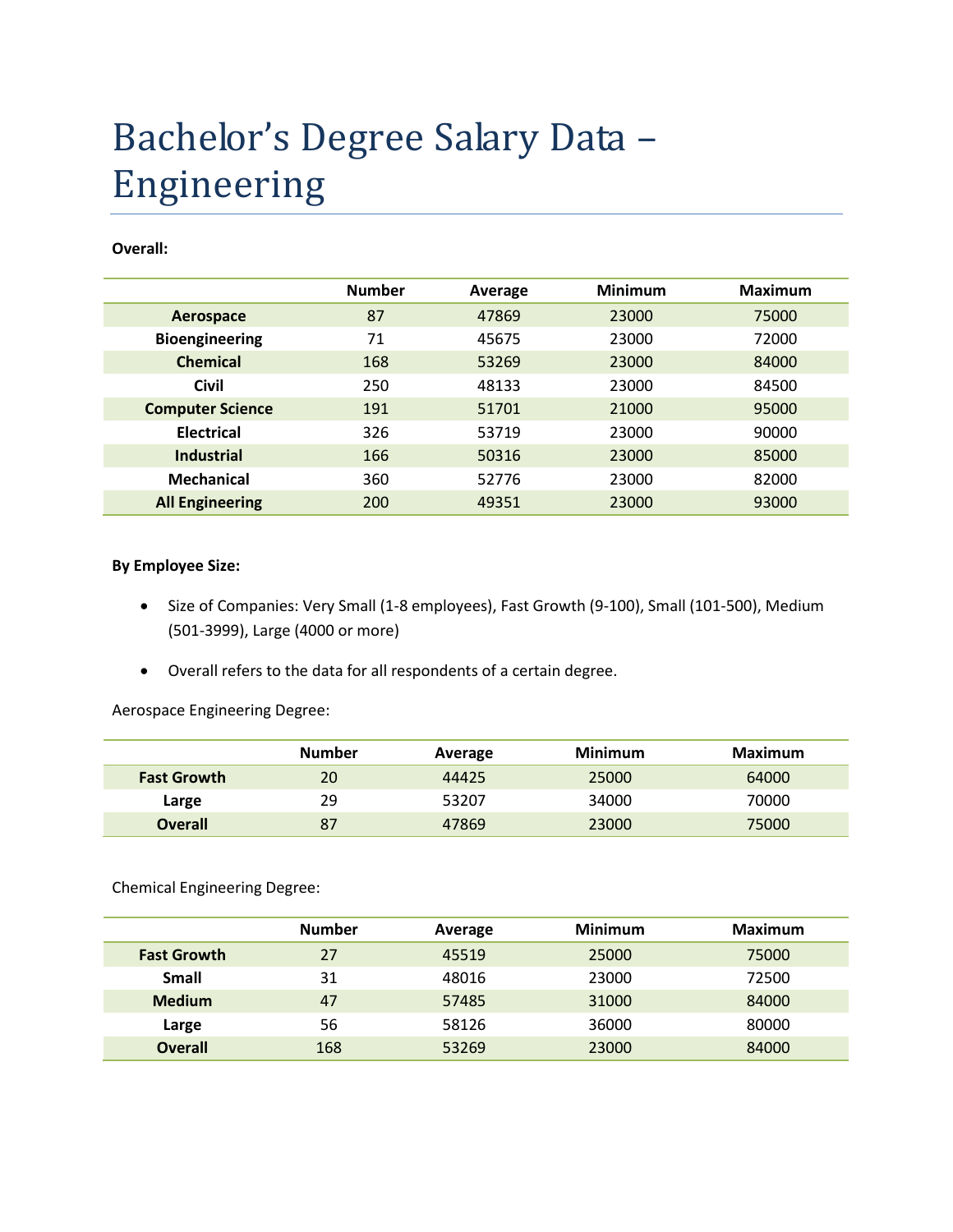Civil Engineering Degree:

|                    | <b>Number</b> | Average | <b>Minimum</b> | Maximum |
|--------------------|---------------|---------|----------------|---------|
| <b>Fast Growth</b> | 51            | 43980   | 25000          | 65000   |
| Small              | 67            | 46047   | 23000          | 70000   |
| <b>Medium</b>      | 66            | 51697   | 31000          | 84000   |
| Large              | 56            | 52466   | 31000          | 82000   |
| <b>Overall</b>     | 250           | 48133   | 23000          | 84500   |

Computer Science Engineering Degree:

|                    | <b>Number</b> | Average | <b>Minimum</b> | <b>Maximum</b> |
|--------------------|---------------|---------|----------------|----------------|
| <b>Fast Growth</b> | 48            | 49063   | 21000          | 94000          |
| Small              | 41            | 51687   | 23000          | 95000          |
| <b>Medium</b>      | 35            | 52032   | 25000          | 77500          |
| Large              | 55            | 55603   | 36000          | 75000          |
| <b>Overall</b>     | 191           | 51701   | 21000          | 95000          |

Electrical Engineering Degree:

|                    | <b>Number</b> | Average | <b>Minimum</b> | <b>Maximum</b> |
|--------------------|---------------|---------|----------------|----------------|
| <b>Fast Growth</b> | 70            | 48951   | 25000          | 82000          |
| Small              | 68            | 52475   | 23000          | 80000          |
| <b>Medium</b>      | 84            | 55649   | 25000          | 90000          |
| Large              | 91            | 57797   | 36000          | 90000          |
| <b>Overall</b>     | 326           | 53719   | 23000          | 90000          |

Industrial Engineering Degree:

|                    | <b>Number</b> | Average | <b>Minimum</b> | <b>Maximum</b> |
|--------------------|---------------|---------|----------------|----------------|
| <b>Fast Growth</b> | 25            | 42180   | 25000          | 65000          |
| <b>Small</b>       | 35            | 48443   | 23000          | 85000          |
| <b>Medium</b>      | 35            | 51449   | 25000          | 65000          |
| Large              | 62            | 55627   | 36000          | 82000          |
| <b>Overall</b>     | 166           | 50316   | 23000          | 85000          |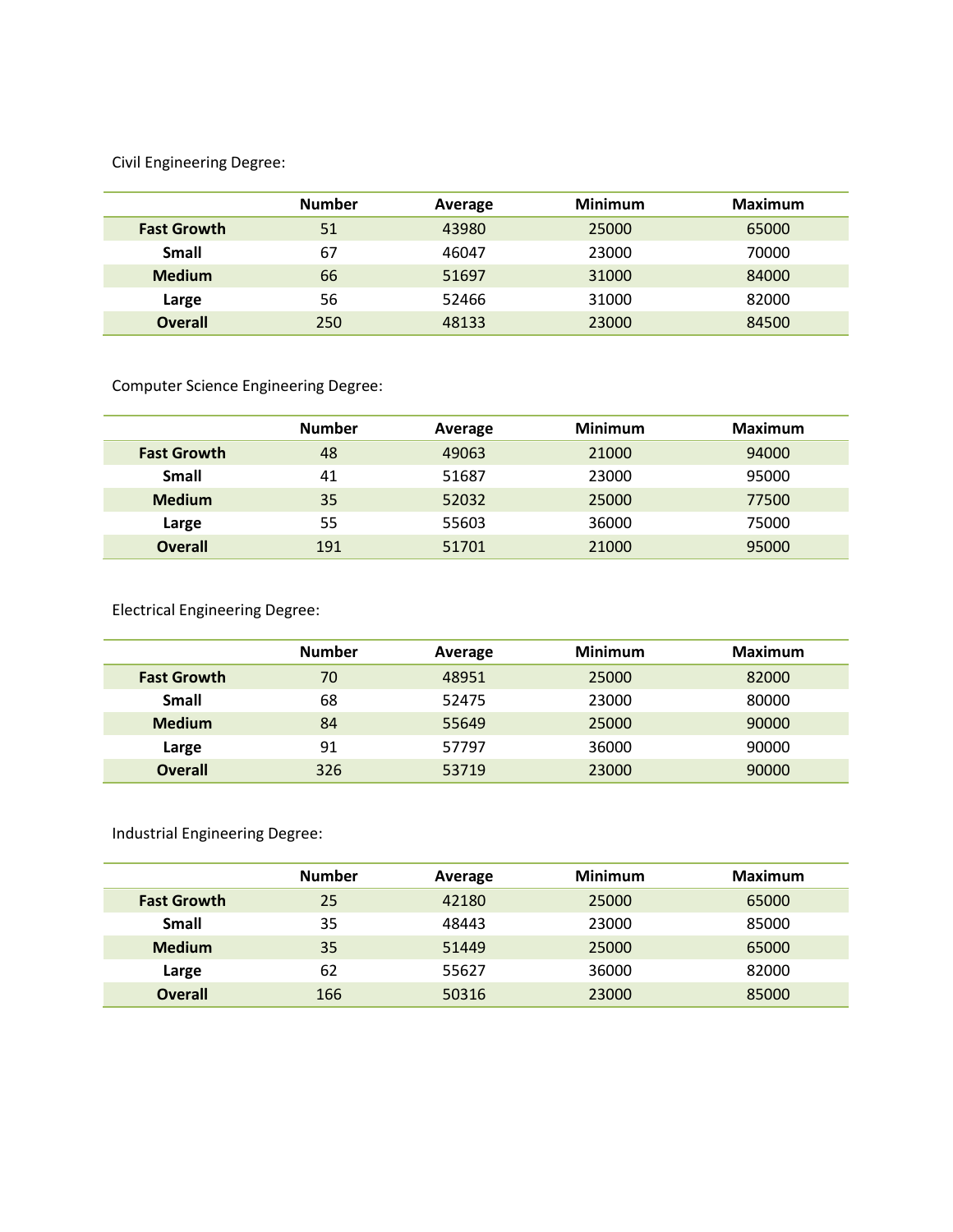Mechanical Engineering Degree:

|                    | <b>Number</b> | Average | <b>Minimum</b> | <b>Maximum</b> |
|--------------------|---------------|---------|----------------|----------------|
| <b>Fast Growth</b> | 71            | 47712   | 25000          | 82000          |
| Small              | 85            | 51489   | 23000          | 75000          |
| <b>Medium</b>      | 94            | 55286   | 25000          | 80000          |
| Large              | 98            | 56816   | 36000          | 82000          |
| <b>Overall</b>     | 360           | 52776   | 23000          | 82000          |

All Other Engineering Degrees:

|                    | <b>Number</b> | Average | <b>Minimum</b> | Maximum |
|--------------------|---------------|---------|----------------|---------|
| <b>Fast Growth</b> | 50            | 43220   | 24000          | 75000   |
| <b>Small</b>       | 44            | 49072   | 23000          | 90000   |
| <b>Medium</b>      | 45            | 54185   | 23000          | 92000   |
| Large              | 53            | 53484   | 30000          | 93000   |
| <b>Overall</b>     | 200           | 49351   | 23000          | 93000   |

**By Economic Sector:**

Chemical Engineering Degree:

|            | Number            | Average | Minimum | Maximum |
|------------|-------------------|---------|---------|---------|
| Government | า 1<br><u>_ _</u> | 46389   | 35000   | 60000   |

Civil Engineering Degree:

|                     | Number | Average | Minimum | Maximum |
|---------------------|--------|---------|---------|---------|
| <b>Construction</b> | 46     | 49827   | 24000   | 65000   |
| Government          | 53     | 46270   | 30000   | 72000   |

Computer Science Engineering Degree:

|            | Number | Average | Minimum | Maximum |
|------------|--------|---------|---------|---------|
| Government | 26     | 7666    | 35000   | '0000   |

Electrical Engineering Degree:

| nher | rage | $\nu$<br>the contract of the contract of the contract of the contract of the contract of the contract of the contract of | Im<br>. |
|------|------|--------------------------------------------------------------------------------------------------------------------------|---------|
|      |      |                                                                                                                          |         |